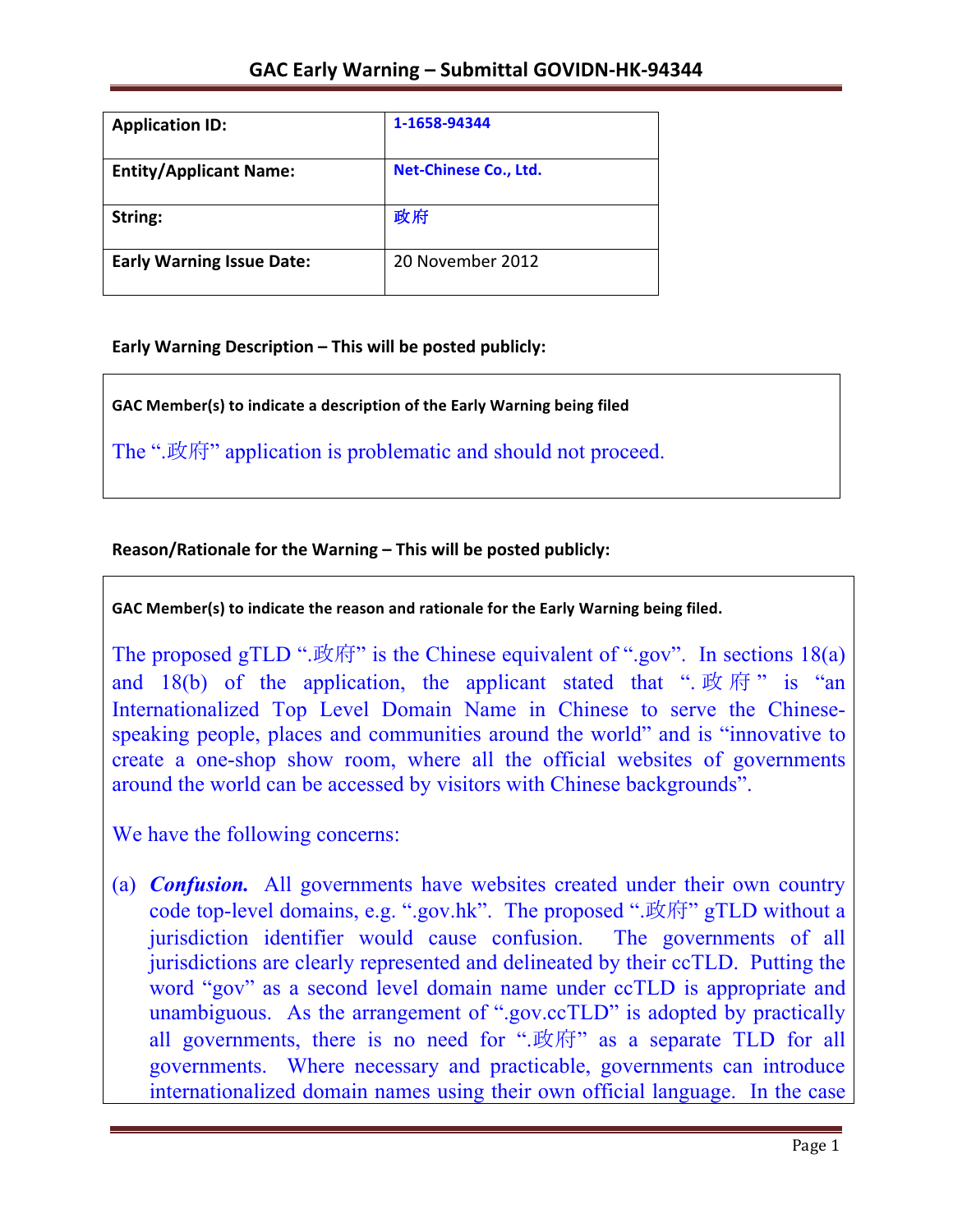of Hong Kong, government websites are bilingual in both English and Chinese, with domain name ending ".gov.hk" and ".政府.香港" respectively. The proposed ".政府" gTLD is unnecessary. Moreover, as it does not show what is the government in question, it creates ambiguity.

Furthermore, at present, the TLD ".gov" is used by the US Government. Many US government websites are frequented by the Chinese communities in the States as well as Chinese visitors from abroad. Given that ".政府" is the exact Chinese translation of ".gov", websites with the ".政府" TLD would be perceived as the Chinese parallel of ".gov" websites on similar subjects, a confusion that owners of ".gov" websites would fret.

(b) *Verification.* It appears that the application fails to spell out the verification arrangement for registrations for the proposed ".政府" TLD.

In most places, ".gov" websites are subject to stringent verification. For instance, in Hong Kong, all ".gov.hk" or ".政府.香港" domain names are approved for use by the government. We believe that this is also the arrangement with other governments. It is not apparent from the application how the applicant can ascertain the government status of proposed registrations. Moreover, it is not vested with the authority or mandate to endorse claims of government status on behalf of all governments. Given that ".政府" is in Chinese, other governments not using the language may find it difficult to process any claim that a body is a government body in their country.

(c) *Cyber Safety.* Government websites are often vulnerable to online fraud or abuse. Combating fake websites requires identity verification, which can be easily done if the domain names are approved by the government concerned. However, to most governments, ".政府" is couched in a foreign language, making it difficult for them to discover, identify and tackle fake websites that claim to be their government websites, creating loopholes for abuse and even criminal activities to spread fraudulent information or intrude personal privacy.

Finally, we do not agree that the gTLD ".政府" proposal is not community-based, as claimed in section 19 of the application. As stated in the application, the proposed gTLD is for use by the government community around the world. Hence, it is community-based, and as such should have secured the endorsement of the government community in accordance with Section 1.2.3 of ICANN's gTLD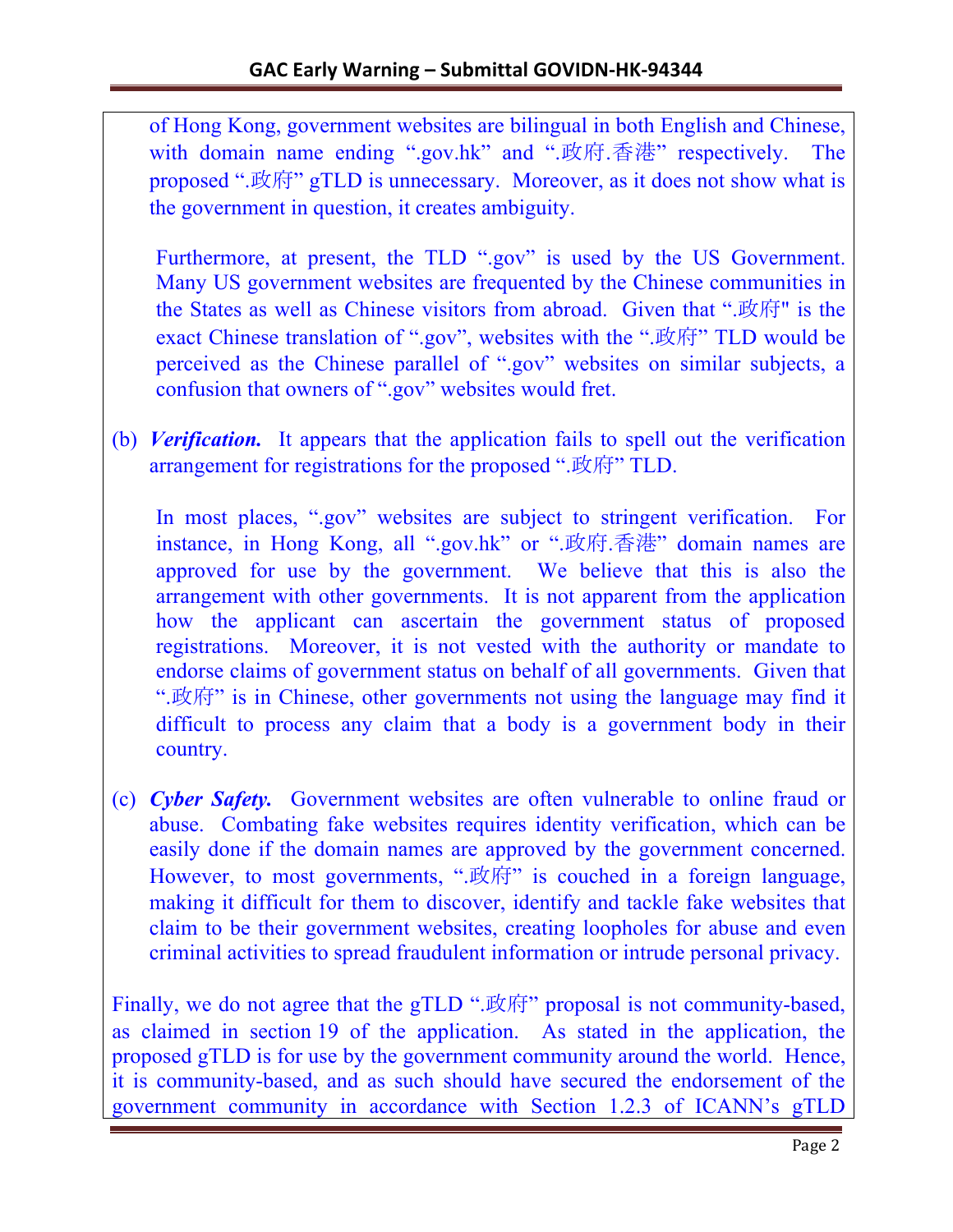Applicant Guidebook. Indeed, it would create even more confusion if the proposed gTLD is not community-based and can be used liberally by bodies outside the government community.

**Possible Remediation steps for Applicant – This will be posted publicly:** 

GAC Member(s) to identify possible remediation steps to be taken by the applicant - The applicant for the string tries to address the concerns raised by the Early Warning

- The applicant should withdraw their application based on the information provided above

The applicant should withdraw the ".政府" application.

**Further Notes from GAC Member(s) (Optional) – This will be posted publicly:**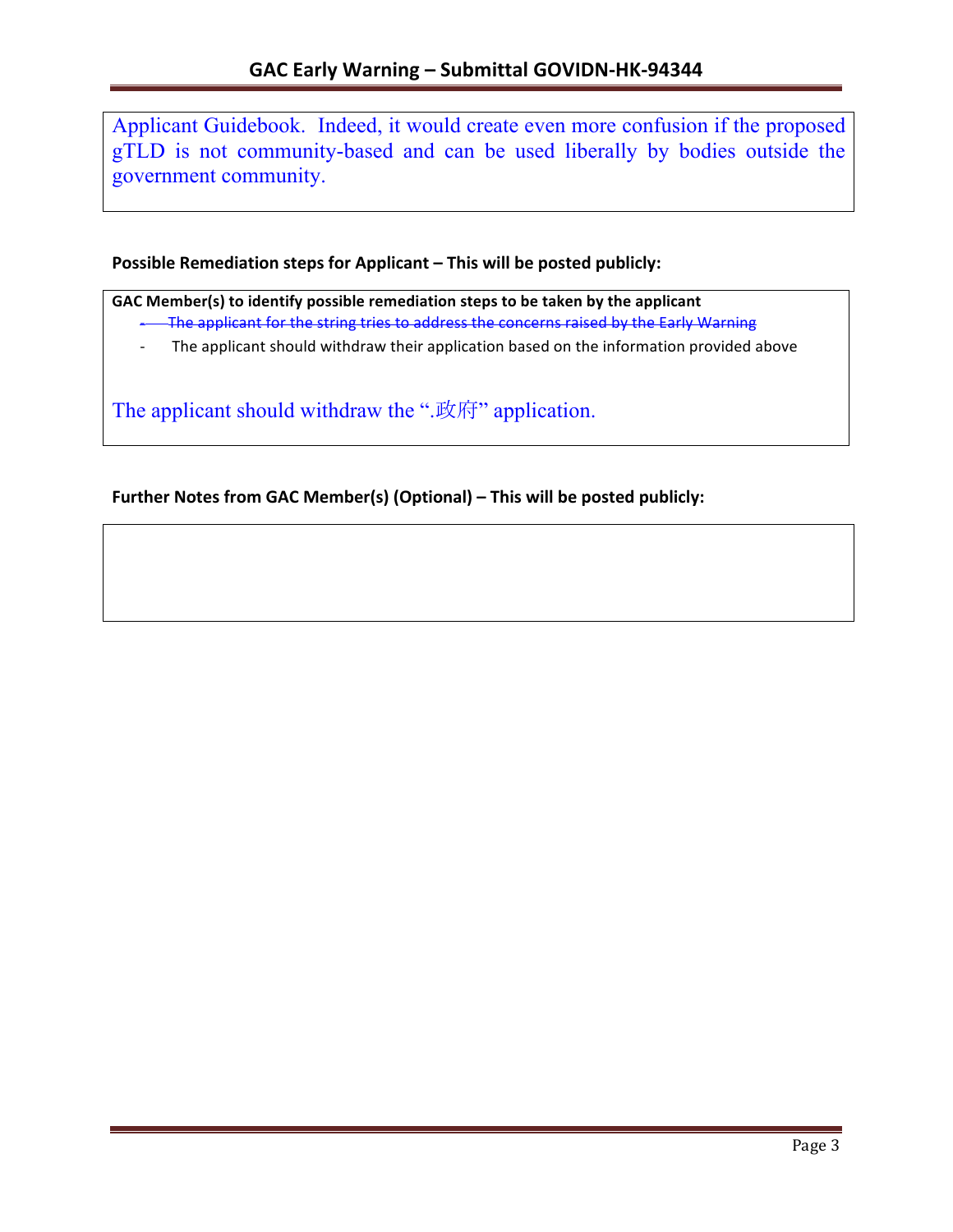# **INFORMATION FOR APPLICANTS**

### **About GAC Early Warning**

The GAC Early Warning is a notice only. It is not a formal objection, nor does it directly lead to a process that can result in rejection of the application. However, a GAC Early Warning should be taken seriously as it raises the likelihood that the application could be the subject of GAC Advice on New gTLDs or of a formal objection at a later stage in the process. Refer to section 1.1.2.4 of the Applicant Guidebook (http://newgtlds.icann.org/en/applicants/agb) for more information on GAC Early Warning.

## **Instructions if you receive the Early Warning**

**ICANN** strongly encourages you work with relevant parties as soon as possible to address the concerns **voiced in the GAC Early Warning.** 

### **Asking questions about your GAC Early Warning**

If you have questions or need clarification about your GAC Early Warning, please contact gacearlywarning@gac.icann.org. As highlighted above, ICANN strongly encourages you to contact gacearlywarning@gac.icann.org as soon as practicable regarding the issues identified in the Early Warning. 

### **Continuing with your application**

If you choose to continue with the application, then the "Applicant's Response" section below should be completed. In this section, you should notify the GAC of intended actions, including the expected completion date. This completed form should then be sent to gacearlywarning@gac.icann.org. If your remediation steps involve submitting requests for changes to your application, see the change request process at http://newgtlds.icann.org/en/applicants/customer-service/change-requests.

In the absence of a response, ICANN will continue to process the application as submitted.

### **Withdrawing your application**

If you choose to withdraw your application within the 21-day window to be eligible for a refund of 80% of the evaluation fee (USD 148,000), please follow the withdrawal process published at http://newgtlds.icann.org/en/applicants/customer-service/withdrawal-refund. Note that an application can still be withdrawn after the 21-day time period; however, the available refund amount is reduced. See section 1.5 of the Applicant Guidebook.

For questions please contact: gacearlywarning@gac.icann.org